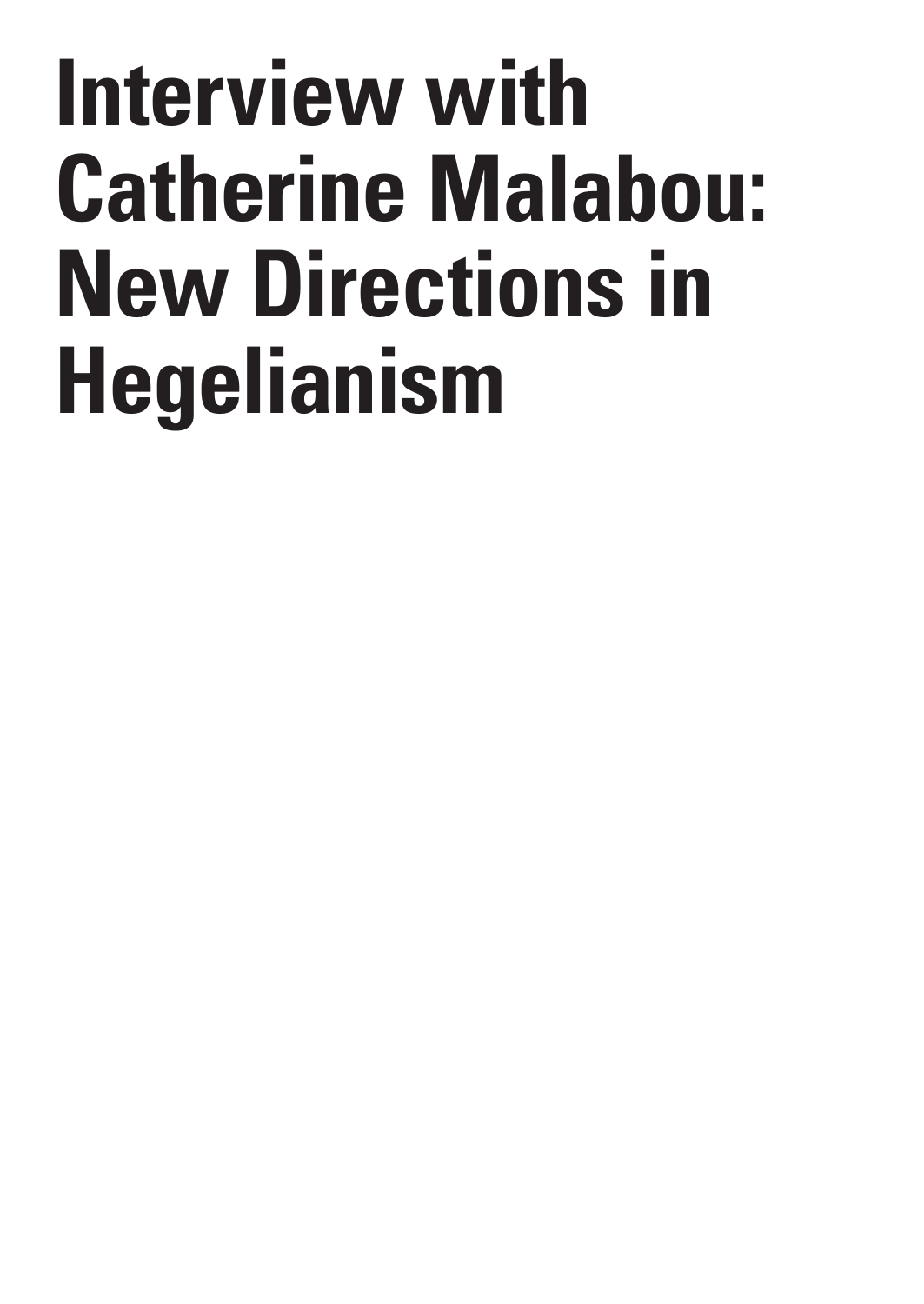*Let's begin with what might appear as a rather unusual question in the context of an issue on Hegel and especially on his philosophy of objective spirit. You are currently working on a book on anarchism. As we are already looking forward to it, we started preparing ourselves for its impact by reading some of the things you have published on it and listened to some of the lectures you gave on the topic. Our first question is: what do you think Hegel would have to say about anarchism? Would you try and 'reconcile', bring together, mediate or sublate Hegel with anarchism, especially since he insisted that history appears and moves objectively in the form of the state? What would anarchism's place be within Hegel's objective spirit (it could certainly not be that of the mere aggregate that he so harshly criticizes, could it)?*

Hegelianism and anarchism seem to be immediately and perfectly incompatible. One think of course of Hegel's strong theory of the State, and the prince. Many still regard him as we know as The philosopher of the Prussian State…

Even if the relationship between Hegel and anarchism has still to be carefully elaborated, I would like to pinpoint two things.

First, the fact that many anarchists, mostly French, referred to Hegel. In her book Poetic Language Revolution (*La Révolution du langage poétique, L'Avant-garde à la fin du XIXe siècle: Lautréamont et* Mallarmé, Seuil, Points Essais, 1974) Julia Kristeva devotes a chapter to political anarchism, and shows that writers and thinkers who gathered around Mallarmé were seriously considering anarchism as the only political viable option. Rémy de Gourmont, in particular, (*L'Idéalisme,* Mercure de France, 1893, p.14-15), writes : « Hegel's optimistic idealism ends up in anarchy (se résout en anarchie) ». Kristeva remarks: "If Hegel is the greatest thinker of modern State, he conceives of it, in the last instance, as a form of 'logification' of freedom, as a necessary disposition to the experience of negativity. And even if he has never announced the disappearance of the State, he at least pointed at its relativity as a moment, hence as something potentially historically transgressible. » (Kristeva, p. 423, my translation).

The second fact is Stirner's thinking.

Upon his graduation, the twenty-year old Stimer (often called "the last of Hegelians") attended the University of Berlin as a student of philosophy. university for the next four semesters until September period he, unlike Strauss, Marx, or Engels, had Hegel lecture upon his system. He attended Philosophy of Religion, the History of Philosophy, 1827, his lectures on the Philosophy of subjective spirit. There are very few studies about the direct link that exists between Hegel's system and *The Ego and Its Property (Der Einzige und sein Eigentum)*.

/ Volume 8 Issue 2

C R I S I S & C R I T  $\mathbf{I}$ Q U E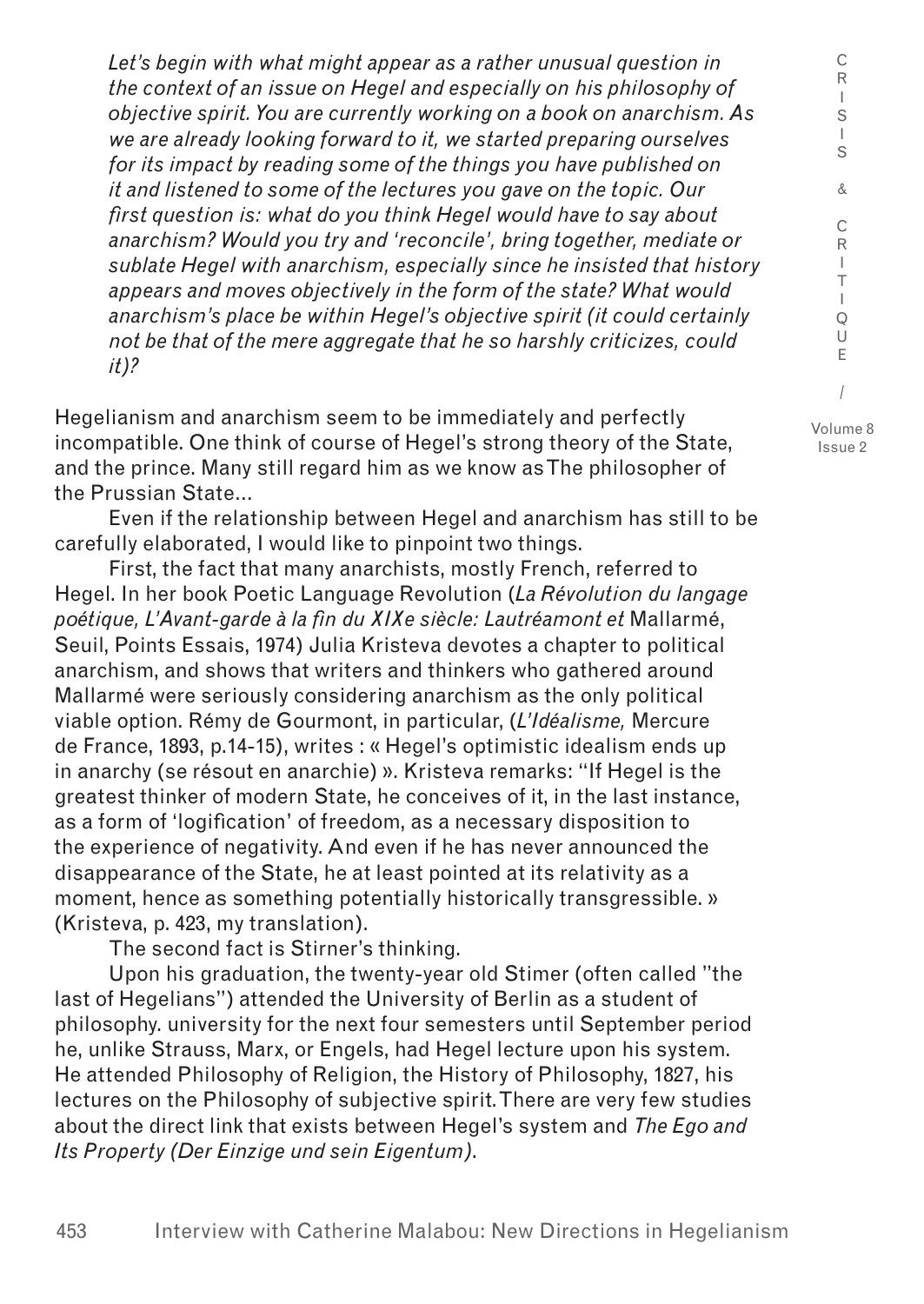For Stirner, the "Einzige" is the result of the dialectical trajectory accomplished by and in the *Phenomenology of Spirit*. Der Einzige is the incarnation, so to speak, of the "highway of despair" experienced by consciousness, and that can be designated as a specific form of Ich, detached from all form of authority, commandment or norms.

A thorough exploration of Stirner's Hegelianism remains to be done, but it is obviously a good and indispensable point of departure for a new reading of Hegel's concept of the State.

Such is also my answer to one of your other questions: "The *Philosophy of Right* was often read as a normative theory of the state, which, for almost too obvious reasons, it cannot be. Simply because it is written from the perspective of the owl of Minerva and hence from a point (in time or from a perspective) when and where we already reached the end of the state. What does this mean, for you, for a reading of this book?"

*In a recent talk, you defined anarchism as the fundamental principle of truth, something that is not governable but can only be dominated. We would like to raise the following problematic: in your understanding or conceptualisation of anarchism, is there space for class analysis or class struggle? Is anarchism conceptualised as a shared set of customs, or of orientations we live by since anarchism will produce some sort of ethicality and second nature of its own?*

I do think that the concept of class struggle remains central in anarchism, but only if economic exploitation is coupled with the critique of domination and abuse. Domination, for anarchists, starts with the government (be it political or simply domestic). In Greek, the exercise of government is called *hegemonia*, hegemony. In that sense, anarchism is a critique of hegemony. My reading of anarchism is opposed to Laclau's and Mouffe's thesis that class struggle is a concept that needs to be given up today.

In their indispensable book *Hegemony and Socialist Strategy, Towards a Radical Democratic Politics*, Verso, 1985), Laclau and Mouffe argue that is has become impossible nowadays to assign political resistance to one class only — the proletariat. As Luxembourg and Gramsci already noticed, classical Marxism has then to be reelaborated in terms of plural, multiple forms of struggles that cannot find their unity in a class, a group or a party. The concept of class is still essentialist as it is governed by a a logic of universality rooted in the objective determination of economy, what Althusser calls "determination in the last instance", which is a logic that plays the part of a prearranged order. However if this universal does not exist, it does not mean either that the social is constituted of juxtaposed particularities.

These juxtapositions are formed by the different actors involved in the same types of struggle. They are opposed to the essentialist ones, to the extent that they are precisely symbolic : "The symbolic,

I S & C R I T  $\mathbf{I}$ Q U E / Volume 8

C R I S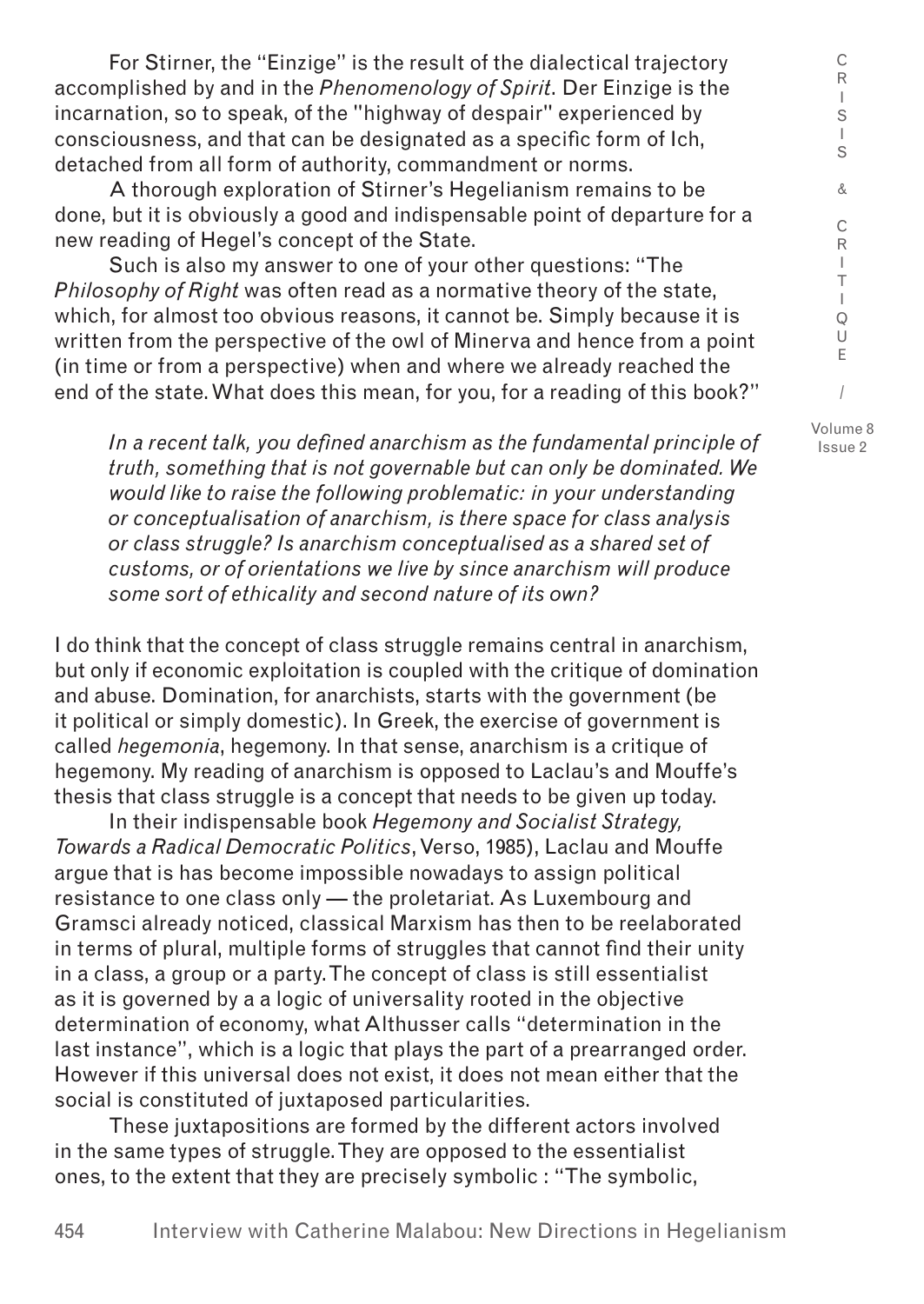ie overdetermined, character of social relations therefore implies that they lack an ultimate literality which would reduce them to necessary moments of an immanent law. <sup>1</sup> " The reference point of each chain is never an "underlying principle external to itself" <sup>2</sup> A group is not governed by a unique, transcendental signifier, but each of its articulations has a different meaning. It "overflows"  $^{\rm 3}$  with meanings, the signifiers overwhelm the signifieds. For example, "woman" in feminist struggles is a "floating signifier", not a transcendental signified. "If we accept (…) that a discursive totality never exists in the form of a simply given and delimited positivity, the relational logic will be incomplete and pierced by contingency… As the identities are purely relational, this is but another way of saying that there is no identity which can be fully constituted. <sup>4</sup> "

Political resistance is therefore always fragmented, made of a plurality of braches or connexions, sometimes competing with each other, a characteristic that is particularly manifest in our time : feminism, ecology, anti-global movements, queer movements, etc. are coexisting, and their co-existence is both peaceful and conflictual.

The surplus of meaning, the overflowing proliferation of signifiers is not only internal to each chain, it permeates the mutual relationships between the different chains and floating signifiers. We are faced with two phenomena, the authors write: "the asymmetry existing between the social growing proliferation of differences — a surplus of meaning of the 'social', and the difficulties encountered by any discourse attempting to fix those differences as moments of a stable articulatory structure.<sup>5</sup>"

The last part of the sentence already announces what Laclau characterizes as "hegemony", a term that they borrow from Gramsci. Each element of each chain, as well as each chain is governed by such a tendency, seeks to impose one signifier over the other, to fix temporarily one signifier as the dominant one, for example democracy, for example « me too », for example « sustainability », etc. A particular link always seeks to represent the totality of the chain. It is a particularity that guarantees the momentaneous universal meaning of the chain, but such an hegemony is contingent, temporary, changeable. The dominant term is a result of an overflow, an overdetermination, a displacement of the litteral toward the metaphoric, not an essence, not a nature. Laclau and Mouffe declare: "The logic of hegemony is a logic of articulation

2 *Ibid.*, 92.

3 *Ibid.*

4 *Ibid.*, 102.

5 *Ibid.,* 82.

S & C R I T  $\mathbf{I}$ Q U E / Volume 8

C R I S I

<sup>1</sup> Laclau and Mouffe, *Hegemony and Socialist Strategy, Towards a Radical Democratic Politics*, *op. cit.*, 84.

<sup>455</sup> Interview with Catherine Malabou: New Directions in Hegelianism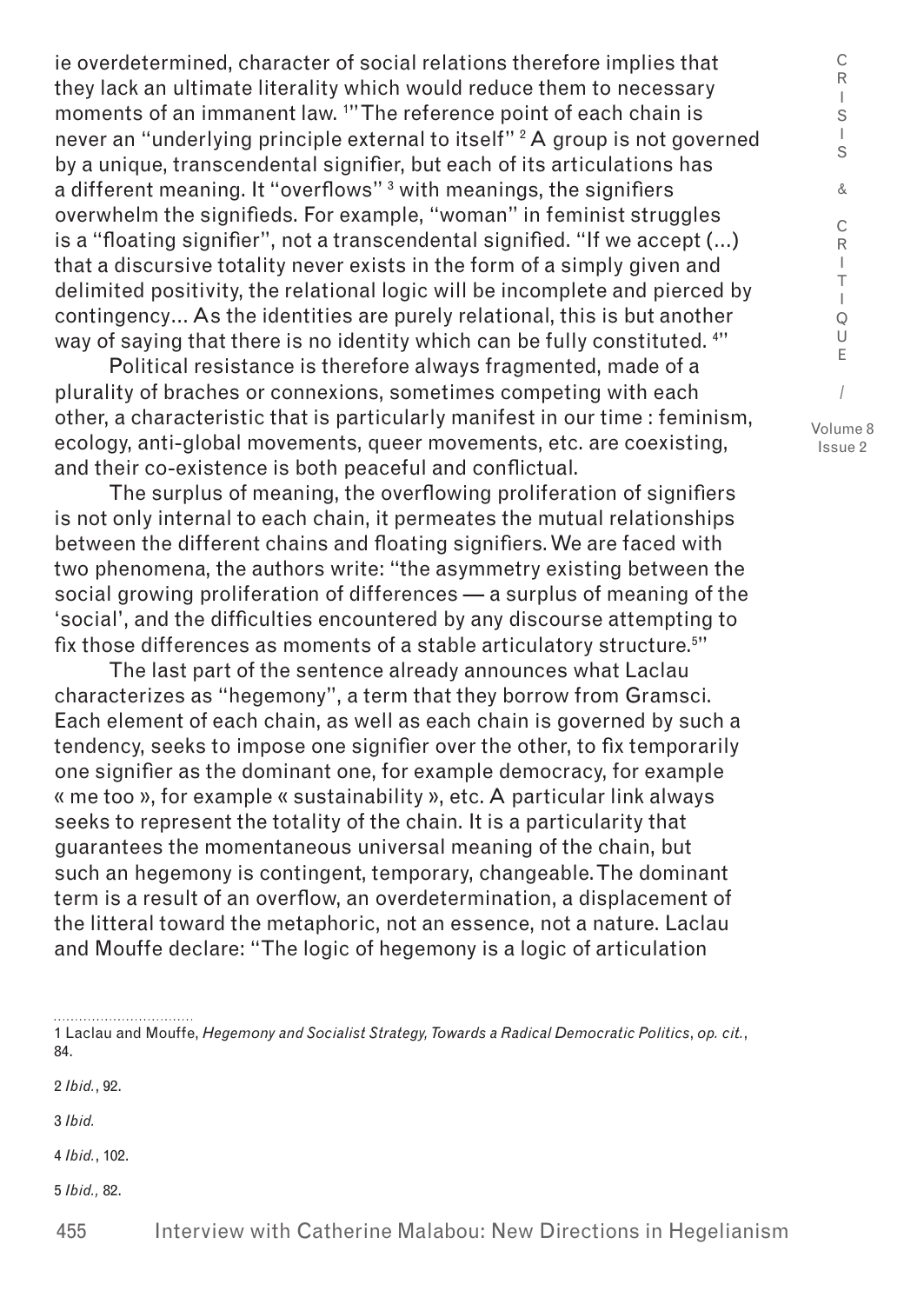and contingency".  $\mathop{\rm \mathsf {S}om}}$  privileged signifiers fix for a certain time the stability of a signifying chain (hence their temporary "hegemony").

What bothers me in such an analysis is of course the recourse to the concept of "hegemony". It is, in a way, the replacement of Marxist categories of dictatorship of proletariat by that of the dictatorship of the symbolic and the government by signifiers. If class struggle is replaced by sign struggle, I don't really see the gain. As long as hegemony is the rule, it does not make any difference. Anarchism is a critique of hegemony in all its forms, and this can shed a new light on the concept of class.

*The* Philosophy of Right *contains a critique of the French Revolution, a critique that he also articulated in other places of his oeuvre. Yet, this critique is also an endorsement of the Revolution's world-historical and transformative significance . How would you situate the French Revolution within the framework of the idea of right that becomes manifest ultimately as what Hegel calls the state? Is the problem it brings into the world (how to organize the equality of equally free?) sufficiently tackled within the framework of* Hegel's Philosophy of Right?

Let me answer with an analysis of Hegel's reading of Rousseau. For Hegel, Rousseau, who incarnates the spirit of the French Revolution, is a divided and contradictory character figure. This dual character is due to the following: it is the same philosopher, Rousseau, who is the author of both *The Social Contract* and *The Confessions*. Not that these two works would be incompatible with regard to their content or style. No. For Hegel, the dialectical tension which comes to be established between these two works indicates a properly political contradiction. This contradiction is related, in an eminent way, to the motif of recognition, as it becomes divided between the judicial and the fictional, thus producing a major political aporia, that lies at the heart of French revolutionary ideology.

The dialectic of the recognition of consciousnesses is set out, as we know, in the second section of the *Phenomenology*, "Self-Consciousness". But in fact, the theme of recognition is treated throughout the work, right up until the very end with the figures of forgiveness and reconciliation.

In the global introduction to the section "*Spirit that is certain of itself, Morality*" of the *Phenomenology of Spirit*, Hegel recapitulates the diverse types of Self which have been met in the course of the previous developments: the abstract person (in "*Ethical Order*"), the revolutionary citizen (in "*Culture*"), and finally the moral will (in "*Morality*"). During these three moments, the motif of recognition is present. This no longer concerns the encounter between two self-consciousnesses, but rather

6 75.

/ Volume 8 Issue 2

C R I S I S & C R I T  $\mathbf{I}$ Q U E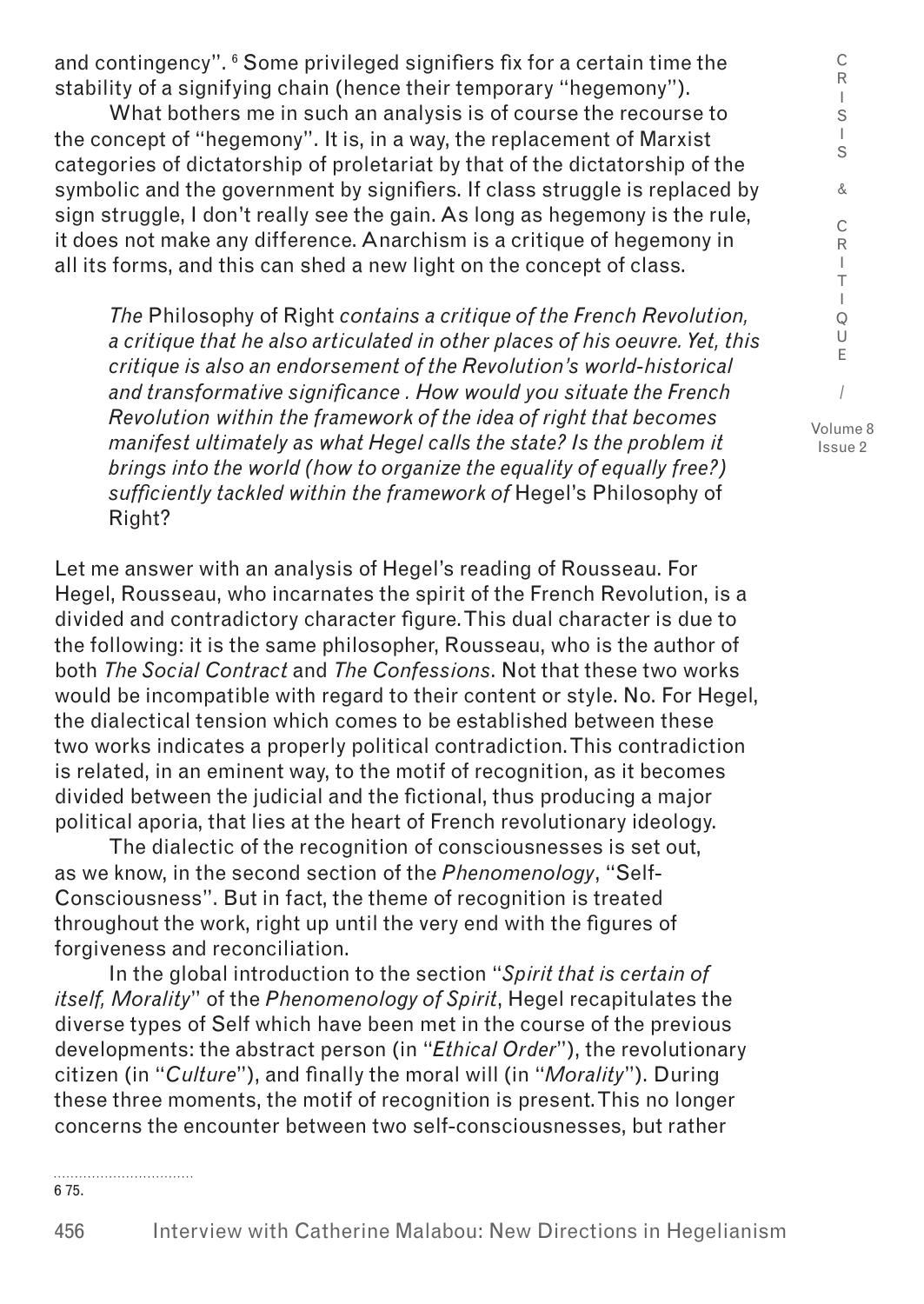the essence of the political community. The Ethical Order exposes the recognition of the particular self which becomes politically « actual », the second, « Culture », which is the moment of the social contract as such, marks the emergence of the general will. «Through this process, Hegel writes, the universal becomes united withe existence in general », hat is with the individual. The third and last development, « Morality », is the moment of self-certainty, that is of singularity, of self-consciousness. The motif of confession appears here. There is no self-certainty without confession. Rousseau plays an important role in the last two moments, which correspond to the drawing up, and then to the consequence, of the social contract, the emergence of the will to confess.

Considering this development, we can see very clearly that confession, according to Hegel, is nothing private, secluded from the political sphere. On the contrary, it is a political achievement. Confession is the post-contractual expression of the will.

In what sense ? Through the drawing up of the contract, « the power of the individual conforms itself to the substance, externalizes its own self and thus establishes itself as substance that has an objective existence. » By means of the social contract, the individual « acquires an aknowledged, real existence. » However this process of recognition lacks something essential. Each consciousness, writes Hegel, stays alien to itself.

Hegel insists upon the inherent contradiction in the principle of the social contract, which he had already raised in the *The Jena Lectures on the Philosophy of Spirit* of 1805-1806 : "one imagines the constitution of the general will as if all the citizens gathered together and deliberated, as if the plurality of voices made the general will."7 One imagines in this way the movement by which the individual ascends to the universal thanks to the negation of self. And yet, the general will appears to the individual as an alien will, not as an expression of her own. Why ? "the general will must first of all constitute itself from the will of individuals and constitute itself as general, in such a way that the individual will appears to be the principle and the element, but it is on the contrary the general will which is the first term and the essence" (*The Jena Lectures on the Philosophy of Spirit*  of 1805-1806).<sup>8</sup> So if the general will appears first of all to the individual, not as a realisation of her individual will, but as a foreign or alien will, it is because the individual as such is the result, and not the origin, of the general will, and this is why she does not recognise herself in it. She needs to invent herself. The Confession, as the very form of this self-invention, constitutes in this sense the achievement of political recognition.

8 My translation from the French – S.B.

S I S & C R I T  $\mathbf{I}$ Q U E / Volume 8

Issue 2

C R I

<sup>7</sup> *Hegel and the Human Spirit*. A translation of the Jena Lectures on the Philosophy of Spirit (1805-6) with commentary, by Leo Rauch (Detroit: Wayne State University Press, 1983). Translated from *G W F Hegel Gesammelte Werke*, Volume 8: *Jenaer Systementwürfe* III; also known as *Realphilosophie* II, first published 1931. My translation from the French – S.B.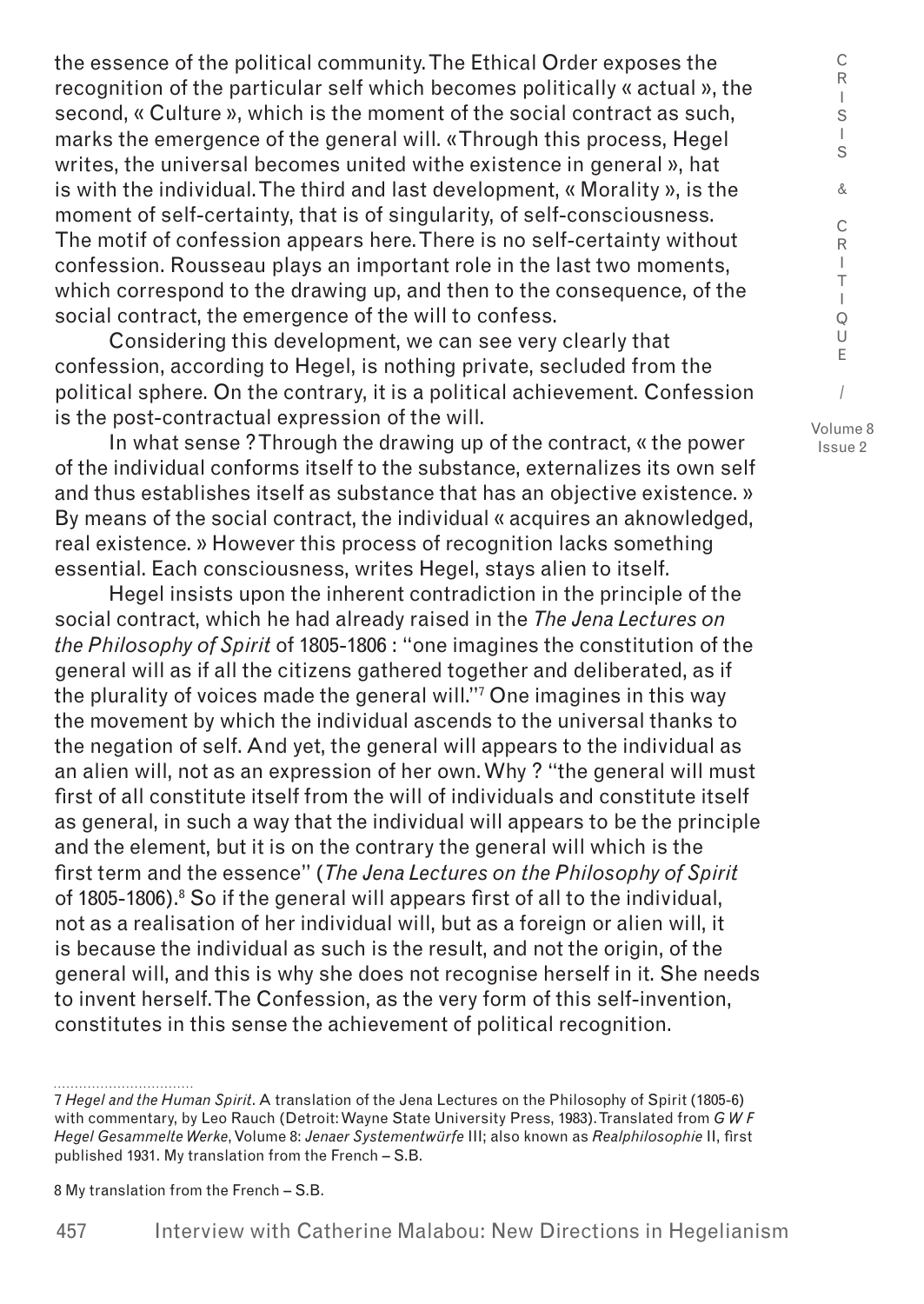The motif of confession appears in the *Phenomenology of Spirit* with the evocation of Goethe's *Wilhelm Meister's Apprenticeship* and the "Confessions of a Beautiful Soul," then with Rousseau's *Confessions*. This is the moment of the moral *consequences* of the social contract, where the individual who does not recognize herself in the general will firmly maintain her conviction, in the need to express her self-certainty: the self understands itself as well as it is understood by others. Again, the expression of this self-certainty is the confession, the accomplished form of the individual's self-recognition. I quote here a passage from Jean Hyppolite's commentary in *Genesis and Structure of Hegel's "Phenomenology of Spirit"*: "How can one not think, before this text, of an entire literature which runs from the *Confessions* of Rousseau to the "Confessions of a Beautiful Soul", passing by the *Sorrows of Young Werther*? What is important is not what the self has achieved, because this determined action is not necessarily recognized, but rather the assurance that he gives to have acted according to his conviction. It is this self-assuredness within himself which in these *Confessions* or in these *Sorrows*, in all this literature of the self, shows through outwardly and becomes actual: "It is this form which is to be established as actual: it is the *self* which as such is actual in language, which declares itself to be the truth, and just by doing so acknowledges all other selves and is acknowledged by them"."9

"What is important is not what the self has achieved": what the self has achieved is the contract. Hegel means to say that what is important here is no longer the act of deliberation and agreement by which the self commits itself contractually, but rather the feeling of having acted according to his or her conviction. How can we understand this? If it is true that the individual is not the origin but the result of the social contract, the product of the general will, if it is true that the general will precedes, in its truth, the individual will, then the abstract political recognition which takes place in and by the contract must be pursued, concluded and accomplished, the truth of the individual must be produced and recognised, and it is the role of confession to allow this recognition. Confession appears as a social contract between self and self. If we follow Hegel on this point, then it is necessary to insist once again upon the fact that confession, that is, the act of producing oneself as truth, is a fundamental dimension of political life. Confession is even fundamentally caught up in public life, since it produces the private sense of the public, without which the public would be senseless.

How can Hegel carry out such an inversion: the general will *precedes* the individual will? Is this not a reversal which threatens to ruin

R I S I S & C R I T I  $\Omega$ U E / Volume 8 Issue 2

C

<sup>9</sup> trans. Samuel Cherniak and John Heckman (Evanston: Northwestern University Press, 1974). Translation of *Genèse et structure de la Phénoménologie de l'esprit de Hegel*, (Paris : Aubier-Montaigne, 1946), p.495. My translation from the French – S.B.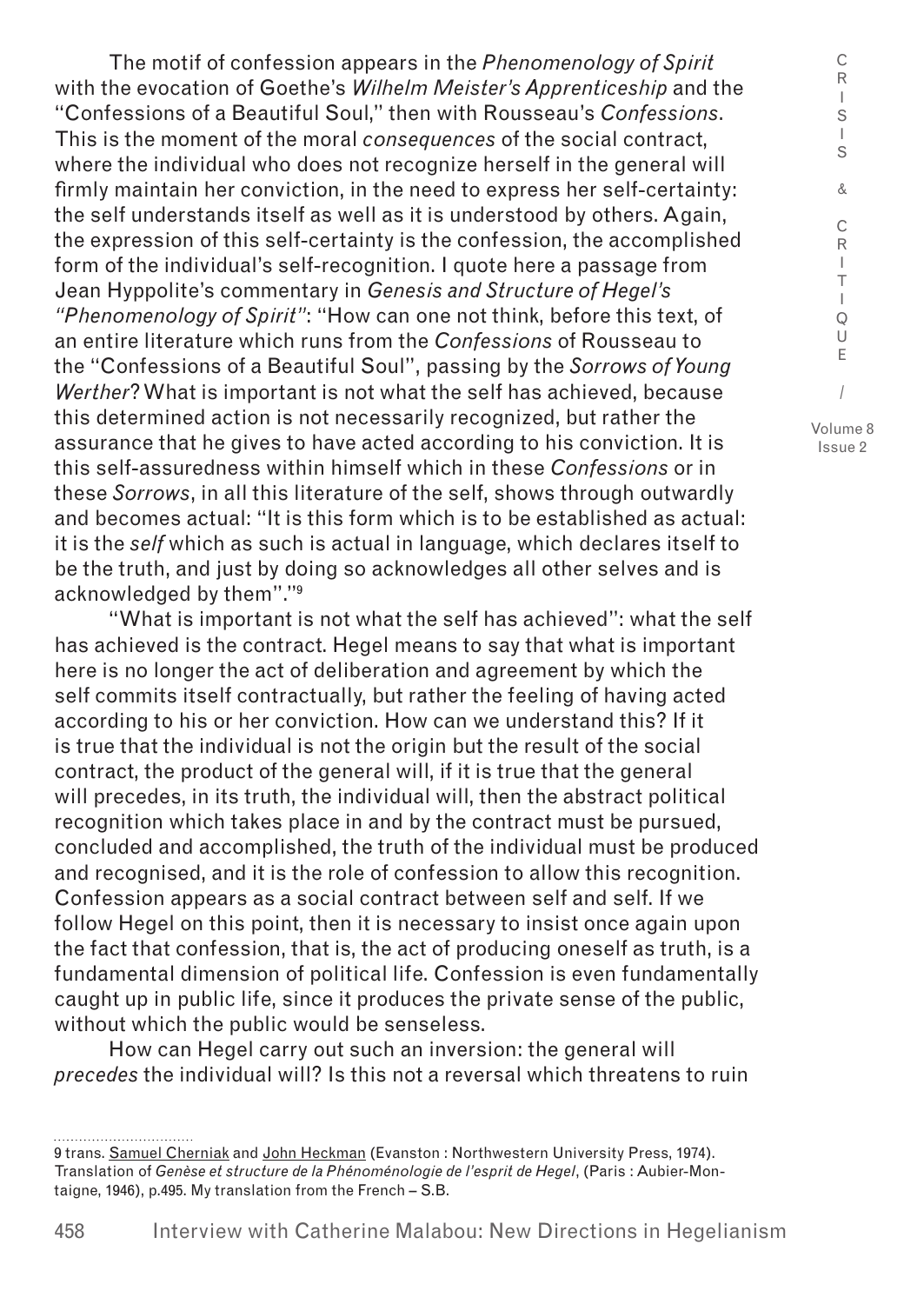Rousseau's entire theory for which there is no doubt that the general will is a product of the union of individual wills? In order to answer these questions, we have to examine the role of language in this process.

We all know the Hegelian critique of the contract and contractual ideologies. But the essential reason for this critique is perhaps not always well understood, this being precisely that contract theory in general presents a relationship between the individual and the community which is not ordered in conformity with the concept, since this theory affirms that there are firstly individuals and then the social body. We all know, moreover, the fact that, for Hegel, this general will is obtained in contract theory, and in particular in Rousseau, by the exchange of particular abstract wills, without substance, and that, therefore, the contract remains purely formal. The community which results remains, as we've seen, alien to itself.

Why this accusation of formalism? One of the more difficult problems that Hegel reproaches Rousseau for having left unresolved is that of knowing in *which language* the contract is worded. Rousseau neglects to specify the essential, that is, that the contract is first of all a linguistic act. Rousseau states the formula of the contract as if it were ready-made, issued straight from a universal philosophical language, beyond any particularities belonging to a nation state, as if its idiomatic dimension were evaded from the outset. This is to say that what is hidden, passed over in silence, is the moment of *the access to sense*, the access of the general will, and consequently of the community, to its own sense.

The linguistic community precedes the political community. Language (*langage*) is always, originally, the expression of an impersonal social order, which carries the individual beyond herself, meaning that language (*langue*) is the first social contract, preceding by right and in fact the second. But what Rousseau obscures is precisely the fact that the social contract is the doubling of an earlier contract. Sense (*sens*) is obtained from this doubling whose philosophical import Rousseau does not examine, except to say that the first language is metaphoric, then that it becomes literal at the time of the contract's stipulation.

If Hegel can affirm that the general will precedes individual wills, this is because consciousnesses who are drafting the contract are speaking consciousnesses, already capable of distinguishing between the literal and the figurative. In this sense, already, they no longer exist as singular individuals (*singularités*), but are rather bound by the idiom which, as we know, always makes of the self a universal. To present, therefore, the contract as the process by which the individual accedes to its universal signification amounts to obscuring the existence of an earlier community, of an earlier *ethos*, which proves that the isolated individual never exists as such, or at least is not an origin.

Hegel shows that the contract makes *the alienation of property* the fundamental form of exchange between wills. The social contract

E / Volume 8

C R  $\mathbf{I}$ S I S & C R I T  $\mathbf{I}$ Q U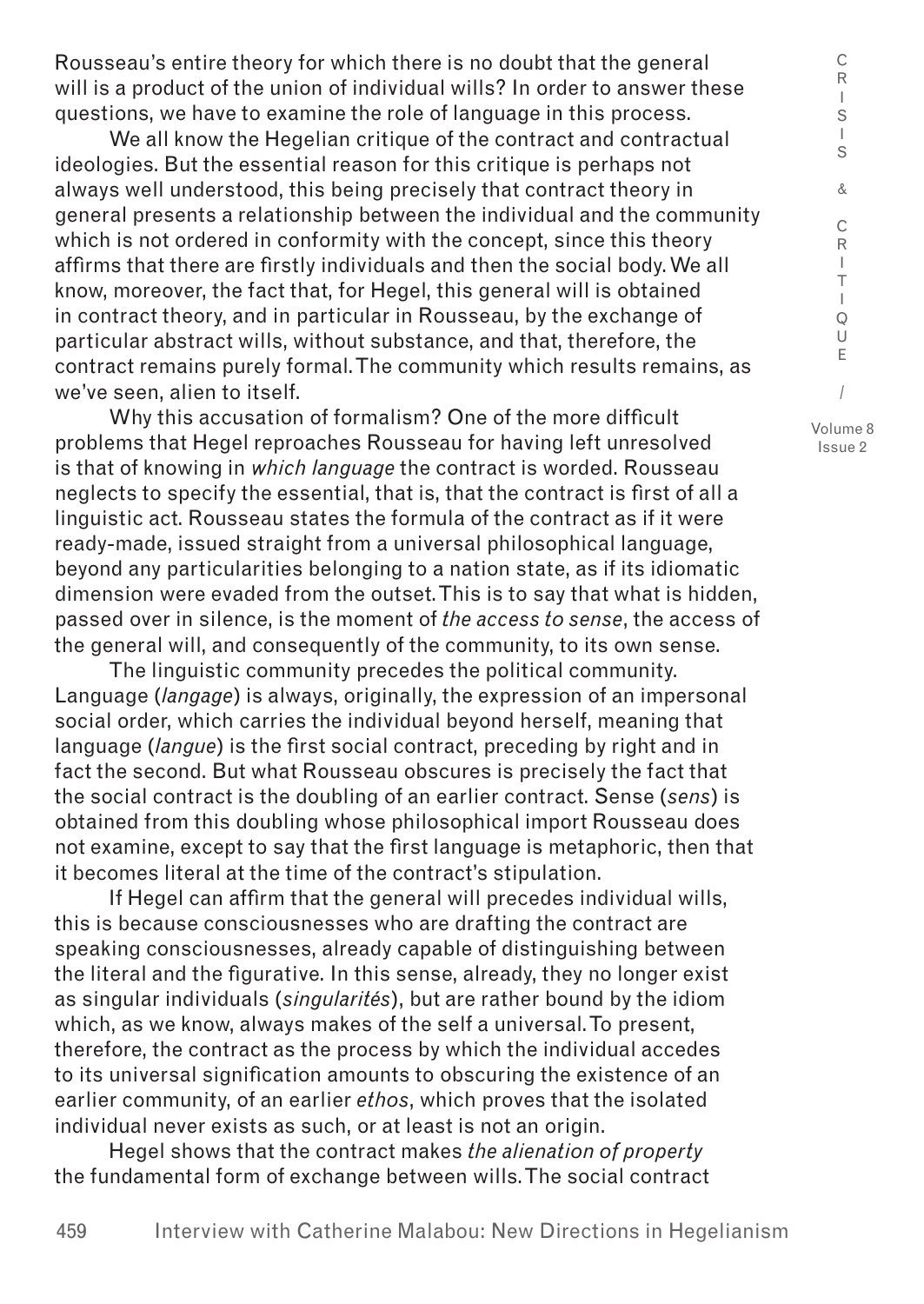effectively expresses the necessity of the "total surrender of each associate, along with all of his or her rights, to the entire community." The language which allows this clause to be formulated is also, by the same token, alienated, forced to speak another language: that of the exchange contract. Hegel shows that contracts bearing on property are the prototypes of political contracts, and not the other way round. Contract theories take as their model the relationship between men and things, or between things themselves, and not the relationship of men among themselves.

The contract silences its own language at the very moment that it asserts itself as the expression of the will. The result of this silence is that the repressed and denied language will be *interiorised*, becoming thereby a secret. But in fact, it is the constitution of this secret which coincides with the birth of individuality. There is no individual before the secret in Hegel, that is, before the censure of a language, before the interdiction of an idiom. What is thus required henceforth to be recognised is indeed this language, the post-contractual sense of the singular individual.

This very special political moment, the post-contractual, gives rise, in the *Phenomenology of Spirit*, and we now understand why, to the fine analyses of the relationship between politics and language in the section devoted to the *Aufklärung*.

In modern society, Hegel writes, "The self knows itself as actual only as sublated [299, tr. Mod.]". In fact, the individual, as we were saying above, does not recognise itself in the community that it is nevertheless supposed to have wanted. She is *non-recognised* (non-reconnu) *by her own recognition*, she is outside herself, in an alien spirit. The individual is "alienated from itself" [306]. The repression and interiorisation of the secret becomes, therefore, the deepest fold of interiority and the birth place of moral consciousness and its language. As Hegel asserts: "The content of the language of conscience is *the self that knows itself as essential being*. This alone is what is declared, and this declaration is the true actuality(…)." [396]. And as Hyppolite comments: "Whereas in the language of the 17th century, the Self (*Moi*) becomes a stranger to itself (…), in this new language the *Self* (*Soi*) *expresses itself in its inner certainty*" as being the truth.10

This expression presupposes that consciousness recovers the lost language. And it is precisely the role of confession, which Hegel still calls the "aesthetic contemplation of self," to allow *the invention of the recovered language*. Modern confession becomes, therefore, the fictitious but effective site of the restoration of the political space which gives the individual subject its substance. Rousseau's *Confessions* are, in this sense, the accomplishment of *The Social Contract*. The philosopher cannot write about recognition, cannot make recognition his subject –

C R  $\mathbf{I}$ S

<sup>10</sup> Hyppolite, *op. cit.*, p.495. My translation – S.B.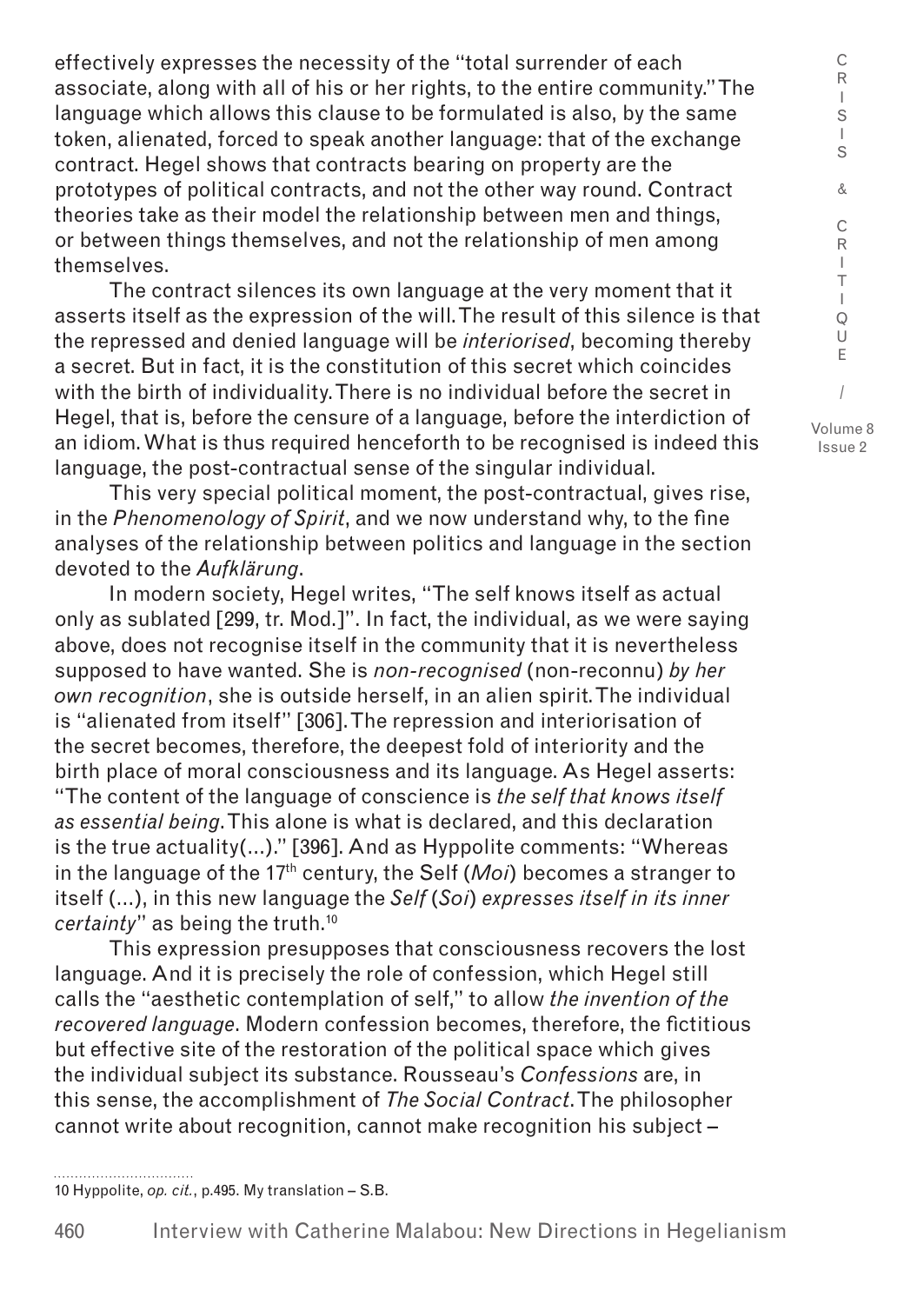as this is the case in *The Social Contract* – without recognizing himself, without writing himself as just, as a recognized singular individual. A confession has worth, not so much in virtue of its content – the facts that are recounted or owned up to – than in its political task, which is to let the individual accede to its idiom, and by this to reintroduce her into the political community which had become alien to her. The subject must become the creator of its own history, in order to experience, in language, "the majesty of absolute autarchy, to bind and to loose" [393], to be, at the same time, both within and outside the contractual community.

This analysis of Hegel's, which sees in Rousseau's two major works both a *political* opposition and a *political* continuity, is fundamental. It brings to light one of the most difficult paradox that structures secretely the motif of recognition : Is the political recognition of the subject a political movement or is it not always doomed to anchor itself in a nonpolitical realm, in the extra-territoriality of fiction for example ?

In *The Philosophy of Right*, Hegel provides us with a theory of political recognition which is supposed to put an end to this dilemma. As he says, "the principle of modern States has prodigious strength and depth because it allows the principle of subjectivity to progress to its culmination in the extreme of self-subsistent personal particularity, and yet at the same time brings it back to the substantive unity (…)."11 Recognition in modern States, therefore, has the sense, not only of a guarantee of universality, that of the citizen's existence, it is also related to *the singular individual's* social status. The singular individual thus demands to be recognised as well. He is, in the words of Sartre, "a being that is in question of its own being."12

The desire for recognition is this: the expectation of a response given to a being's concrete questioning of its own being. The expectation of a response given to an ontologico-political question, which consists in knowing what is becoming of the singular individual which was at first denied by the social contract. Recognition, in modern States, must therefore always be made up of an objective institutional component – the political community – and a subjective institutional component.

Hegel's particular contribution consists in developing a theory of the State which puts an end to Rousseau's vision of an individual divided between its situation as a political subject on the one hand, and a selfcertain individual on the other, between its juridical language (*langage*) and its confessional language (*langue*). In this way there appears at the end of *The Philosophy of Right* – as Sartre, once more, comments in

C R I T  $\mathbf{I}$ Q U E / Volume 8

Issue 2

C R I S I S &

<sup>11 &</sup>quot;…and so maintains this unity in the principle of subjectivity itself." trans. T.M. Knox (Oxford: Clarendon Press, 1967), §260.

<sup>12</sup> *Being and Nothingness*, trans. Hazel E. Barnes (New York: Philosophical Library, 1948).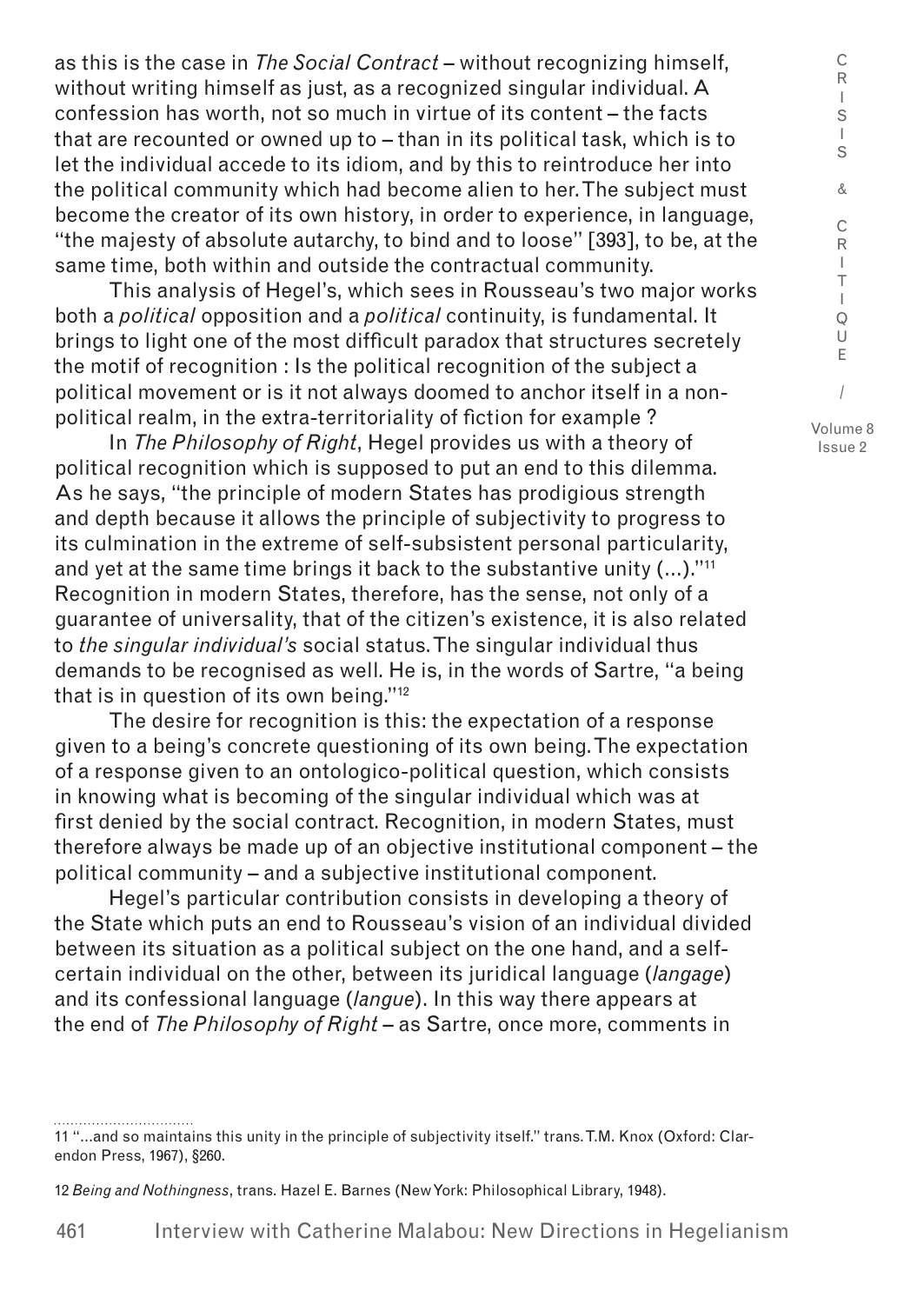*Situations X* 13 – the idea of a possible recognition of minorities *by the State* and not simply by a literary act (this question appears in Sartre's preface to Frantz Fanon's book *The Wretched of the Earth*).14 Hegel intends to show that a State which truly conforms to its concept does not require individuals to invent themselves, that is to invent their language, that is, again, to invent their law through the intermediary of a narrative. The contradiction which exists between formal legal language and the secret idiom must therefore be dialectically sublated (*relevée*).

The dilemma today would thus no longer be between man and citizen, the dilemma or schism whose fallacious character Marx has shown, but between two types of political languages, a dilemma that is one of the essential characteristics of French Revolution. On the one hand, there is, again, the language of contracts, which are multiplying in the social sphere – one may think here of the increasingly differentiated character of work contracts. On the other hand, there is the language of self-expression, which allows the subject of these contracts to exist: two heterogeneous idiomatic systems working together.

*Our last question is: can one be a Hegelian today? And, if the answer is "Yes", the obvious corollary would be: what does it mean to be a Hegelian? What kind of a Hegelian can one be today? If one cannot be a Hegelian, then, what are the conditions which make it impossible?* 

It all depends upon what one means by "being a Hegelian". Nobody from the XXth century could seriously think that world history is pursuing a goal, and that the achievement of actual rationality is happening in the West.

However, this kind of reservation is valid for every philosophy. As Hegel himself says, "you cannot jump over your time". It means that each philosophy is the product of its own epoch, and gets, for that reason, outdated or obsolete in many respects when this epoch is over.

This does not imply, paradoxically, that this philosophy is of no use. I do think, for example, that it is impossible to speculatively scrutinize our time without asking "what would Hegel had thought"? And this because the imprint of dialectic has never disappeared. Dialectic may have evolved regarding its objects, but this necessary and salutary change has not altered the accuracy of its gaze. The dialectic gaze ("speculation") demands that everything, the real In its entirety, has to be looked at from two contrary sides at the same time, this because there are no pre-given axiomatic evidence in any theoretical and practical issues. Hegel is very defiant vis à vis the given. The idea of pushing everything that exists to

S I S & C R I T  $\mathbf{I}$ Q U E / Volume 8 Issue 2

C R  $\mathbf{I}$ 

<sup>13</sup> *Life/Situations: Essays Written and Spoken*, trans. P. Auster and L. Davis (New York: Pantheon, 1977).

<sup>14</sup> Frantz Fanon, *The Wretched of the Earth*, trans. Constance Farrington (New York: Grove Press, 1965).